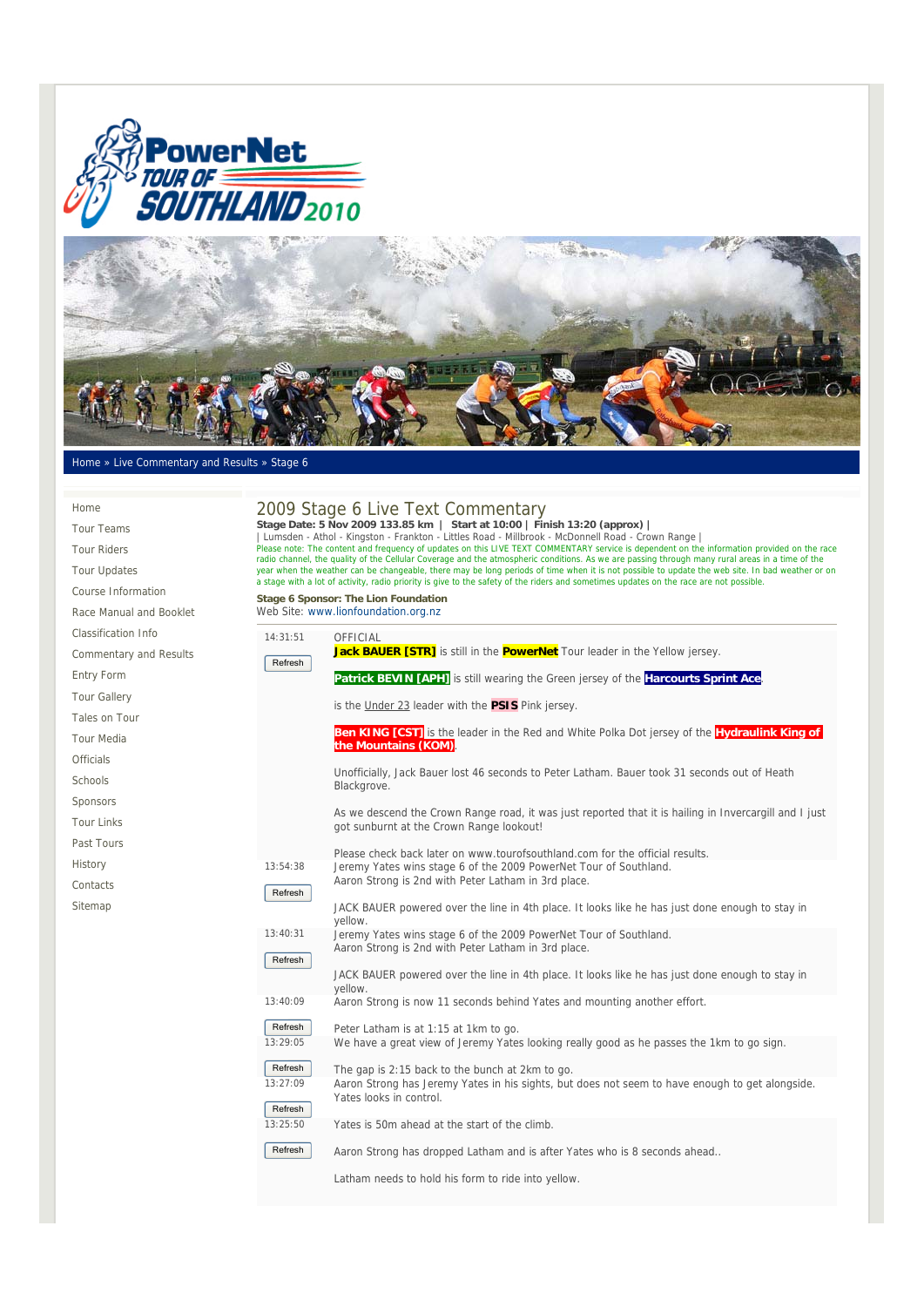| 13:22:46            | The main bunch are 2:45 back inside 3km to go.<br>Yates has just passed the 3km to go sign and has a lead of 15 seconds.                                                  |
|---------------------|---------------------------------------------------------------------------------------------------------------------------------------------------------------------------|
| Refresh             |                                                                                                                                                                           |
| 13:21:21            | Yates now has a 15 second lead at 4km to go.                                                                                                                              |
| Refresh<br>13:20:45 | Jeremy Yates is flying past the 5km to go sign and has a 13 second lead.                                                                                                  |
| Refresh<br>13:20:30 | Yates is now 100m clear with 7km to go.                                                                                                                                   |
| Refresh<br>13:18:04 | JEREMY YATES attacked when they turned onto SH6 and now has a 50m lead over the other 2.                                                                                  |
| Refresh<br>13:17:00 | With 10km to go, the time gap was 2:35.                                                                                                                                   |
| Refresh             | Will these three leaders will be caught?                                                                                                                                  |
| 13:12:25            | The word in our car is that they will not.<br>Ben King is just about to rejoin the main group.                                                                            |
| Refresh             | Turning off Malaghans Road the gap was at 3:02.                                                                                                                           |
| 13:10:34            | The leaders are at the 10km to go sign now.<br>We are just passing the Millbrook Resort.                                                                                  |
| Refresh             | It has just been reported that Jack BAUER and the Share the Road team have gone to the front of<br>the main bunch and are driving it to minimise the loss.                |
| 13:05:32            | The last gap was 3:04.<br>The leaders have just passed the 15km to go sign.                                                                                               |
| Refresh             |                                                                                                                                                                           |
| 13:04:12            | Both Aaron Strong and Jeremy Yates have won this stage before. There should be a good battle up<br>the Crown Range to determine who will take out stage 6.                |
| Refresh             | There will be a big shake out on the PowerNet General Classification. It looks as though Peter Latham<br>will be going into the yellow jersey if things stay as they are. |
|                     | Ben King is 1:35 back now.                                                                                                                                                |
| 12:59:28            | The gap was 2:55 at 20km to go.                                                                                                                                           |
| Refresh             | That was a gutsy ride by Ben KING [CST].                                                                                                                                  |
| 12:58:11            | The leaders are at the 20km to go sign now.<br>Ben KING has been dropped on the Dalefield Road climb.                                                                     |
| Refresh             | 113.0 km Shotover Jet (Dalefield Road) Hill Climb<br>71 Aaron STRONG [APH]<br>61 Jeremy YATES [TEP]<br>12 Peter LATHAM [BPC]                                              |
|                     | Yates, Latham and Strong are not waiting for King.                                                                                                                        |
| 12:56:04            | outstanding ride by Aaron Strong up a nasty hill climb                                                                                                                    |
| Refresh<br>12:51:56 | Keiran Turner would like Aaron STRONG [APH] to take out the stage, but thinks Jeremy YATES [TEP]<br>may be too strong.                                                    |
| Refresh             | The word in our car is that Jeremy YATES will win the stage.                                                                                                              |
|                     | The gap was 3:30 at the Shotover Bridge.                                                                                                                                  |
|                     | Turning off SH6 the gap was out to 3:37.                                                                                                                                  |
| 12:50:40<br>Refresh | Last year YATES won this stage by 1 minute 20 in a time of 3:19.38                                                                                                        |
| 12:51:22            | The leaders are flying down towards the Shotover River Bridge now.                                                                                                        |
| Refresh             | The last call was 3:30 at Frankton.                                                                                                                                       |
| 12:43:49            | 102.8 km Shotover Garden Centre Frankton Sprint Result<br>71 Aaron STRONG                                                                                                 |
| Refresh             | 61 Jeremy YATES<br>12 Peter LATHAM                                                                                                                                        |
| 12:42:12            | The four are riding really well together as a tight unit. Just heading over the shotover river now<br>Turning right at Frankton, the pace is still on at the front.       |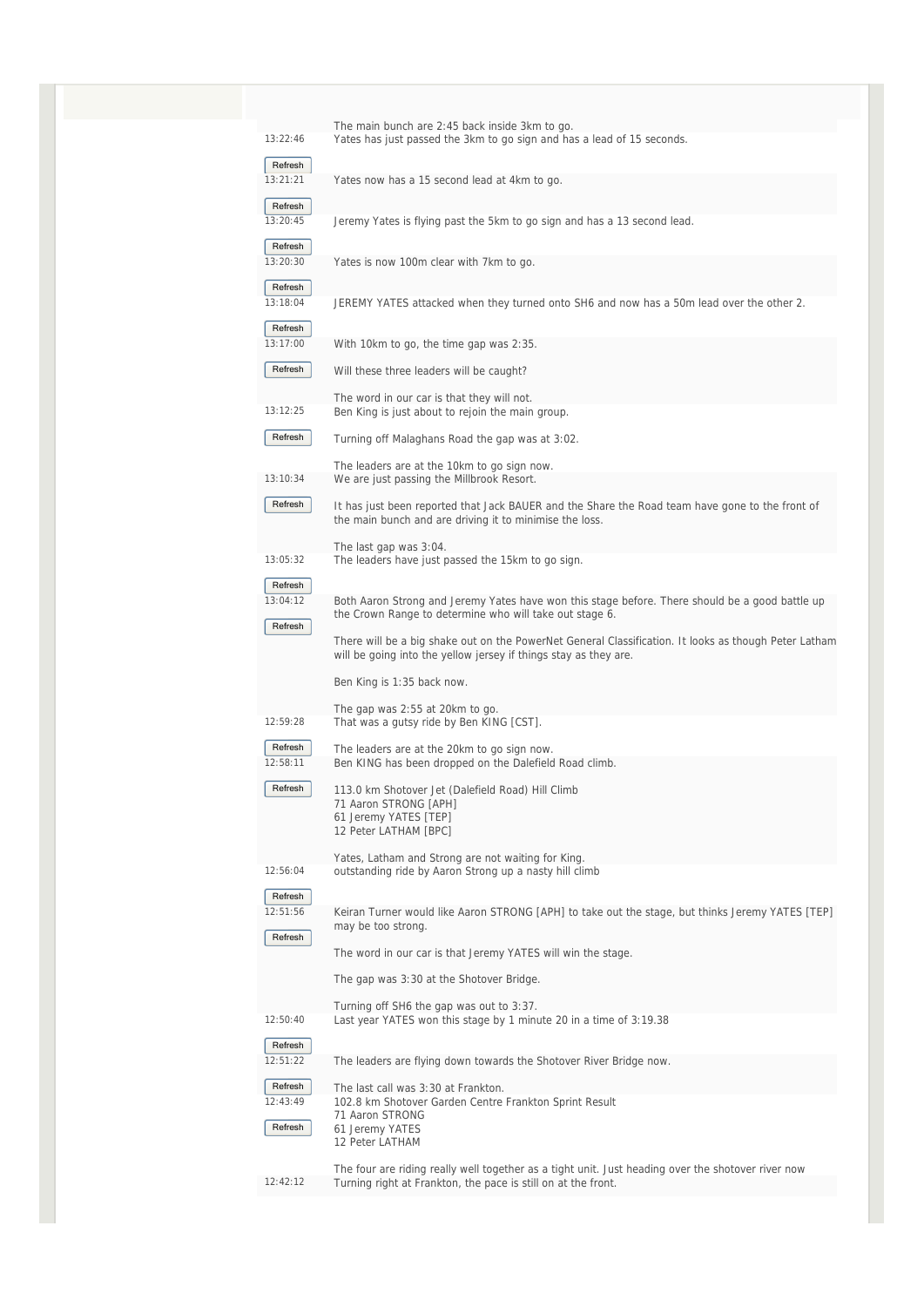| Web Design by Flatout © 2009 | Tour of   | Refresh             |                                                                                                                                                        |
|------------------------------|-----------|---------------------|--------------------------------------------------------------------------------------------------------------------------------------------------------|
|                              | Southland | 12:40:51            | 101.0 km Lion Foundation Frankton Sprint *Bonus                                                                                                        |
|                              |           |                     | Peter LATHAM                                                                                                                                           |
|                              |           | Refresh             | Ben KING<br>Aaron STRONG                                                                                                                               |
|                              |           |                     | Jeremy YATES                                                                                                                                           |
|                              |           | 12:38:58            | Approaching the Kawarau Bridge, the leaders are working really well maintaining their lead.                                                            |
|                              |           | Refresh             |                                                                                                                                                        |
|                              |           | 12:34:48            | The last time check was out to 3:34 at Woolshed Road.<br>The South West Helicopters chopper has been up again today with the CUE TV cameraman taking   |
|                              |           |                     | some great footage for the highlights show on CUE TV (Sky Digital 110).                                                                                |
|                              |           | Refresh             |                                                                                                                                                        |
|                              |           | 12:30:35            | The leaders are flying along at over 60 km/h now.<br>As we pass along the foot of the snow capped peaks of The Remarkables, the time gap is now out to |
|                              |           |                     | 3:15.                                                                                                                                                  |
|                              |           | Refresh             |                                                                                                                                                        |
|                              |           |                     | Ben KING [CST] was 11th at 3:16, with Latham at 1:18 in 8th. These guys will be in a stronger<br>position if they can keep the time gap at the finish. |
|                              |           | 12:27:16            | 12 Peter LATHAM [BPC] 17 Ben KING [CST] 61 Jeremy YATES [TEP] 71 Aaron STRONG [APH]                                                                    |
|                              |           | Refresh             | continue to work well together as they appear to be extend their lead. Graham Sycamore reports that                                                    |
|                              |           | 12:19:57            | the riders in the break are looking really good the more the stage continues.<br>The latest time check was 3:05 after 84km.                            |
|                              |           |                     |                                                                                                                                                        |
|                              |           | Refresh<br>12:17:24 |                                                                                                                                                        |
|                              |           |                     | At 81km the gap has gone out to 2:45. Looking back, the main bunch were nowhere to be seen.                                                            |
|                              |           | Refresh             | When the leaders were given the time gap, they upped the pace.                                                                                         |
|                              |           | 12:08:00            | The sun is shining on Lake Wakatipu, which has a few.                                                                                                  |
|                              |           | Refresh             | 1:32 is the gap back to Westley GOUGH [ZCS] who looks like he is going to sit up and wait for the                                                      |
|                              |           |                     | main bunch.                                                                                                                                            |
|                              |           |                     | The gap is 2:15 back to the yellow jersey at 76km.                                                                                                     |
|                              |           | 12:05:24            | 75.4 km Lone Star Restaurant (Queenstown) Halfway Bay Hill Climb                                                                                       |
|                              |           | Refresh             | 17 Ben KING [CST]                                                                                                                                      |
|                              |           |                     | 12 Peter LATHAM [BPC]<br>61 Jeremy YATES [TEP]                                                                                                         |
|                              |           |                     | 71 Aaron STRONG [APH]                                                                                                                                  |
|                              |           |                     | Peter LATHAM [BPC] is the virtual leader on the road. Latham was at 1:18 at the start of the stage                                                     |
|                              |           |                     | and is 2:05 ahead of the yellow jersey of Jack BAUER.                                                                                                  |
|                              |           | 12:03:03            | 2:05 is the gap at 73km from the break back to the peleton with Westley GOUGH 60 seconds back.                                                         |
|                              |           | Refresh             |                                                                                                                                                        |
|                              |           | 12:01:02            | As we go over the bridge at the start of the Devils                                                                                                    |
|                              |           | Refresh             | 71 Aaron STRONG [APH] 17 Ben KING [CST] 61 Jeremy YATES [TEP] 12 Peter LATHAM [BPC] are                                                                |
|                              |           |                     | still out in front with 28 Westley GOUGH [ZCS] trying to get across.                                                                                   |
|                              |           |                     |                                                                                                                                                        |
|                              |           |                     | 3 Jesse SERGENT [CLP] 110 Tom FINDLAY [BCV] 9 Joseph COOPER [SWA] have sat up and are<br>going back to the bunch.                                      |
|                              |           |                     |                                                                                                                                                        |
|                              |           |                     | Somebody with a race radio must be sitting on their microphone so we are not getting a lot of                                                          |
|                              |           |                     | coverage.                                                                                                                                              |
|                              |           |                     | We think that the time gap is now around 50 seconds back to Westley GOUGH and 2:10 back to the                                                         |
|                              |           |                     | peleton.                                                                                                                                               |
|                              |           |                     | Looking back, the peleton are miles back.                                                                                                              |
|                              |           |                     | Could this group stay away?                                                                                                                            |
|                              |           | 11:52:23            | 28 Westley GOUGH [ZCS] is chasing trying to get across.                                                                                                |
|                              |           |                     |                                                                                                                                                        |
|                              |           | Refresh<br>11:50:34 | At 68km the pressure is on.<br>There 2 groups of 4 now with a gap of 50m.                                                                              |
|                              |           |                     |                                                                                                                                                        |
|                              |           | Refresh             | The leaders are 71 Aaron STRONG [APH] 17 Ben KING [CST] 61 Jeremy YATES [TEP] 12 Peter                                                                 |
|                              |           |                     | LATHAM [BPC]                                                                                                                                           |
|                              |           |                     | followed by 110 Tom FINDLAY [BCV] 28 Westley GOUGH [ZCS] 9 Joseph COOPER [SWA] 3 Jesse                                                                 |
|                              |           |                     | SERGENT [CLP].                                                                                                                                         |
|                              |           |                     | It looks like Findlay was not doing much work so the others just sat back and told him to do his turn.                                                 |
|                              |           |                     |                                                                                                                                                        |
|                              |           |                     | Yates is driving it as we progress along Lake Wakatipu.                                                                                                |
|                              |           |                     |                                                                                                                                                        |
|                              |           | 11:43:59            | After Kingston the leading group are                                                                                                                   |
|                              |           |                     |                                                                                                                                                        |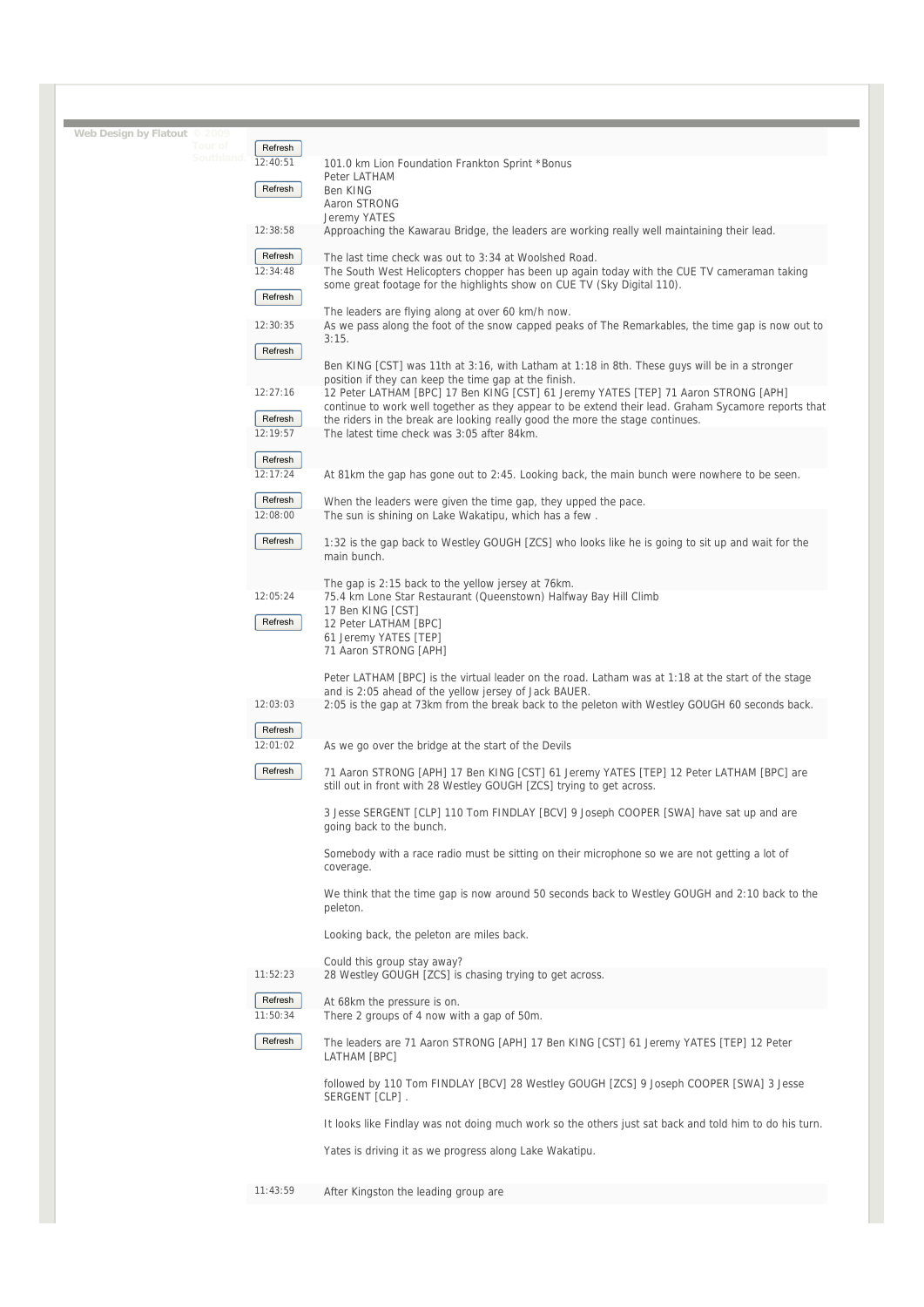| Home   Sponsors   Course Information<br>Commentary and Results   Tour Teams<br>Classification Info   Tour Riders   Tour<br>Competitions   Tour Media   Schools  <br>Race Manual and Booklet   Officials<br>Tour Gallery   Tour Links   Past Tours<br>History   Contacts   Sitemap | Refresh             | 28 Westley GOUGH [ZCS] 7 Hayden GODFREY [SWA] 61 Jeremy YATES [TEP] 110 Tom FINDLAY<br>[BCV] 12 Peter LATHAM [BPC] 71 Aaron STRONG [APH] 3 Jesse SERGENT [CLP] 9 Joseph COOPER<br>[SWA] 17 Ben KING [CST]                 |
|-----------------------------------------------------------------------------------------------------------------------------------------------------------------------------------------------------------------------------------------------------------------------------------|---------------------|---------------------------------------------------------------------------------------------------------------------------------------------------------------------------------------------------------------------------|
|                                                                                                                                                                                                                                                                                   | 11:43:54            | These guys have a 1 minute gap at 60km.<br>61.1 km Kingston Cafe And Bar Sprint Result                                                                                                                                    |
|                                                                                                                                                                                                                                                                                   | Refresh             | 71 Aaron STRONG<br>12 Peter LATHAM                                                                                                                                                                                        |
|                                                                                                                                                                                                                                                                                   | 11:38:08            | 17 Ben KING<br>There is a group off the front trying to make a break at 57 km is 28 Westley GOUGH [ZCS] 7 Hayden                                                                                                          |
|                                                                                                                                                                                                                                                                                   | Refresh             | GODFREY [SWA] 61 Jeremy YATES [TEP] 110 Tom FINDLAY [BCV] 72 Wade MANGHAM [APH] 80<br>Jack BAUER [STR] 19 Paul ODLIN [CST].                                                                                               |
|                                                                                                                                                                                                                                                                                   |                     | These guys have a 100m lead at 57km.                                                                                                                                                                                      |
|                                                                                                                                                                                                                                                                                   | 11:32:04            | There is a lot of pressure in the leading group.                                                                                                                                                                          |
|                                                                                                                                                                                                                                                                                   | Refresh             | 19 Paul ODLIN [CST] has gone clear but is about to be shutdown.                                                                                                                                                           |
|                                                                                                                                                                                                                                                                                   | 11:28:30            | The hammer is down as the peleton are in single file flying downhill at full gas.<br>Two riders have gone off the front by 150m at 52km. The group behind them are 15 seconds ahead                                       |
|                                                                                                                                                                                                                                                                                   | Refresh             | of the next bunch.                                                                                                                                                                                                        |
|                                                                                                                                                                                                                                                                                   | 11:26:43            | The reports coming in over Tour Radio are saying that the peleton has splintered big time.                                                                                                                                |
|                                                                                                                                                                                                                                                                                   | Refresh<br>11:24:11 | There is a group of over 10 just about to catch the 5 leaders.<br>The hammer has gone down and the main bunch has been absolutely blown apart. Looking back we<br>can see that the leaders are being caught very quickly. |
|                                                                                                                                                                                                                                                                                   | Refresh<br>11:22:39 | Share the Road are still on the front of the main bunch, controlling the pace.                                                                                                                                            |
|                                                                                                                                                                                                                                                                                   | Refresh             | No Kingston Flyer this year as we pass the station at Fairlight.                                                                                                                                                          |
|                                                                                                                                                                                                                                                                                   | 11:19:47            | The gap is down to about 30 seconds at 50km reace distance.<br>The break was shut down to leave 5 riders at the front of the race.                                                                                        |
|                                                                                                                                                                                                                                                                                   | Refresh             | The break has a lead of 35 seconds at 46km.<br>29 Glen CHADWICK [ZCS] 45 Nathan EARL [TPT] 38 Sergio HERNANDEZ [NMS] 17 Ben KING [CST]<br>31 Robin REID [KMS].                                                            |
|                                                                                                                                                                                                                                                                                   | 11:17:38            | 54 Leon HEXTALL [BMH] 8 Eric DROWER [SWA] 35 George BENNETT [KMS] 104 Michael VINK [STT]<br>51 Daniel BARRY [BMH] 92 Kevin NICOL [JPM] 93 Greg KRAUSE [JPM] 41 Kyle MARWOOD [TPT] 57                                      |
|                                                                                                                                                                                                                                                                                   | Refresh             | David EVANS [CRS] 32 Justin KERR [KMS] have gone off the front.                                                                                                                                                           |
|                                                                                                                                                                                                                                                                                   | 11:16:20            | 75 BEVIN [APH] has sat up after getting his sprint points and is waiting to rejoin the bunch.<br>31.3 km Highway Cafe Athol Sprint *Bonus                                                                                 |
|                                                                                                                                                                                                                                                                                   | Refresh             | 75 Patrick BEVIN [APH]<br>29 Glen CHADWICK [ZCS]                                                                                                                                                                          |
|                                                                                                                                                                                                                                                                                   |                     | 38 Sergio HERNANDEZ [NMS]                                                                                                                                                                                                 |
|                                                                                                                                                                                                                                                                                   |                     | 43.2 km Macalisters (Garston School) Sprint Result<br>75 Patrick BEVIN [APH]                                                                                                                                              |
|                                                                                                                                                                                                                                                                                   |                     | 45 Nathan EARL [TPT]<br>38 Sergio HERNANDEZ [NMS]                                                                                                                                                                         |
|                                                                                                                                                                                                                                                                                   |                     |                                                                                                                                                                                                                           |
|                                                                                                                                                                                                                                                                                   | 11:13:51            | 51 Daniel BARRY [BMH] 92 Kevin NICOL [JPM] 93 Greg KRAUSE [JPM] have gone off the front just<br>before Garston.                                                                                                           |
|                                                                                                                                                                                                                                                                                   | Refresh             | The gap is 48 seconds at Garston.                                                                                                                                                                                         |
|                                                                                                                                                                                                                                                                                   | 11:11:21            | The Garston School kids are all out waving their green PowerNet Tour of Southland flags.                                                                                                                                  |
|                                                                                                                                                                                                                                                                                   | Refresh<br>11:08:18 | 4 or 5 riders have gone off the front at 43km<br>Share the Road and Ascot Park Hotel continue to ride at the front of the peleton, with Jack BAUER in                                                                     |
|                                                                                                                                                                                                                                                                                   | Refresh             | yellow sitting in behind.                                                                                                                                                                                                 |
|                                                                                                                                                                                                                                                                                   | 11:06:06            | Rachael says Hi to Sarah and to keep studying hard!<br>The New Zealand Police are getting a number of the public through outside of Garston. It would be                                                                  |
|                                                                                                                                                                                                                                                                                   | Refresh             | fair to say that the PowerNet Tour of Southland would not happen without the support of the New<br>Zealand Police, lead by Sgt Ian Martin form Invercargill.                                                              |
|                                                                                                                                                                                                                                                                                   | 11:01:31            | At 39km the gap is now 43 seconds.                                                                                                                                                                                        |
|                                                                                                                                                                                                                                                                                   | Refresh             | In our vehicle today we have Graeme Atkinson driving, Rachael Neutze (Bike NZ), Kieran Turner<br>(Bike NZ CEO), Andrea Mather and me (Tony Corkill from PowerNet).                                                        |
|                                                                                                                                                                                                                                                                                   |                     | 3 riders from Share The Road and Ascot Park Hotel are on the front of the peleton determining the<br>pace.                                                                                                                |

п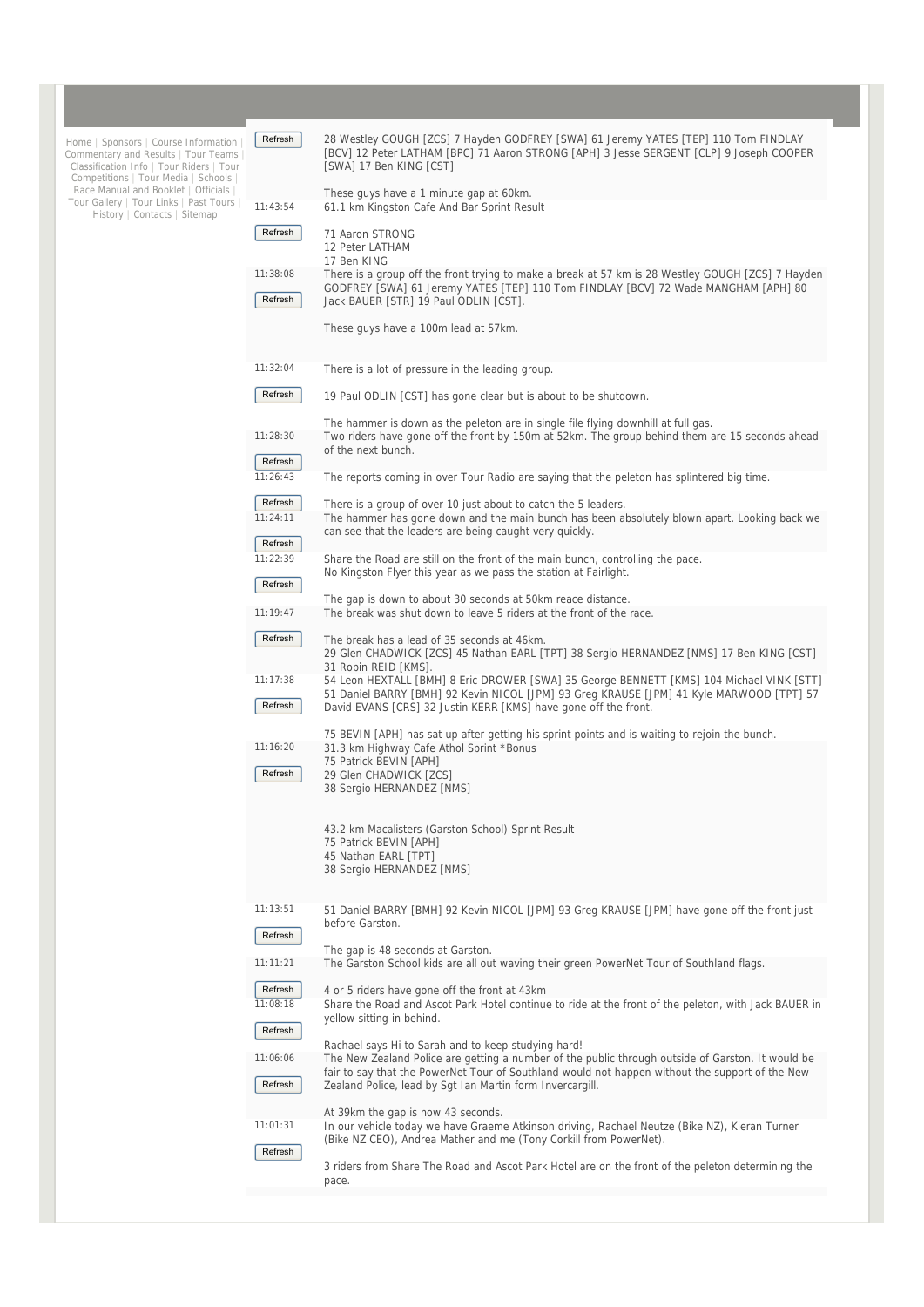| 10:58:17                       | At 33km, that gap is 23 seconds. The riders are rolling along at about 40 km/h.                                                                                                                                                                                                                  |
|--------------------------------|--------------------------------------------------------------------------------------------------------------------------------------------------------------------------------------------------------------------------------------------------------------------------------------------------|
| Refresh                        | At the Mataura River bridge, the gap is back out to 27 seconds.                                                                                                                                                                                                                                  |
| 10:54:59                       | The main bunch seem quite happy to let the leaders stay out in front.<br>The group of 10 got caught before Athol.                                                                                                                                                                                |
| Refresh<br>10:52:11            | The gap at 32 was 27 seconds.<br>Floyd LANDIS is in 36th place on GC at 11:14, soit will be interesting to see how he goes today.                                                                                                                                                                |
| Refresh                        | We have just passed the sprint flag for the 31.3 km Highway Cafe Athol Sprint which carries a time<br>bonus.                                                                                                                                                                                     |
| 10:47:55                       | There is a pretty strong left to right wind for the riders to contend with as we approach Athol.                                                                                                                                                                                                 |
| Refresh<br>10:45:43<br>Refresh | UNOFFICIAL RESULT<br>20.3 km Insurance Brokers Alliance Ltd (Five Rivers) Hill Climb<br>17 Ben KING [CST]<br>45 Nathan EARL [TPT]<br>31 Robin REID [KMS]<br>38 Sergio HERNANDEZ [NMS                                                                                                             |
|                                | The leading group are just cruising down the descent, not trying to put any more time on the bunch.                                                                                                                                                                                              |
|                                | The gap is now 38 seconds to a group of 10 riders 21 Floyd LANDIS [CBS] 32 Justin KERR [KMS] 110<br>Tom FINDLAY [BCV] 51 Daniel BARRY [BMH] 26 Heath BLACKGROVE [ZCS] 80 Jack BAUER [STR] 12<br>Peter LATHAM [BPC] 71 Aaron STRONG [APH] 2 Marc RYAN [CLP] 104 Michael VINK [STT] after<br>22km. |
| 10:41:02                       | Will this be the day when Floyd LANDIS makes an impression?<br>The roads are winding and weaving with a gentle breeze that wont be providing much assistance                                                                                                                                     |
| Refresh                        | today.                                                                                                                                                                                                                                                                                           |
| 10:39:22<br>Refresh            | At 20kms break of 7 riders off the peleton. They have about 100m on the bunch. No names yet but<br>will fire them through as we get them.                                                                                                                                                        |
| 10:38:40<br>Refresh            | Vink was almost on approaching the 20.3 km Insurance Brokers Alliance Ltd (Five Rivers) Hill Climb<br>but could not quite manage it.                                                                                                                                                             |
| 10:36:25                       | The gap is 52 seconds back to the main bunch.<br>Vink is 20m behind at the start of the climb. He should get on soon.                                                                                                                                                                            |
| Refresh<br>10:35:50            | Vink has not actually joined the leading group. He is flying down the hill before the climb.                                                                                                                                                                                                     |
| Refresh                        |                                                                                                                                                                                                                                                                                                  |
| 10:32:58<br>Refresh            | 52 seconds is the gap after 17 km.                                                                                                                                                                                                                                                               |
| 10:30:21<br>Refresh            | The break has a lead of 17 seconds.<br>29 Glen CHADWICK [ZCS] 45 Nathan EARL [TPT] have joined 38 Sergio HERNANDEZ [NMS] 17 Ben<br>KING [CST] 122 Lee EVANS [EGS] 75 Patrick BEVIN [APH] 31 Robin REID [KMS].                                                                                    |
|                                | Lee Evans has just been dropped on the Jollies.                                                                                                                                                                                                                                                  |
|                                | 104 Michael VINK [STT], the 2008 and 2009 Yunca Junior of Southland winner is almost joined the<br>leaders.                                                                                                                                                                                      |
| 10:27:30<br>Refresh            | At 14.5 km the two chasers have joined the leading group to make seven.                                                                                                                                                                                                                          |
| 10:26:28<br>Refresh            | The time gap at the frist sprint after 13.6km was 36 seconds. The two chasers are about 100m off<br>the leading group.                                                                                                                                                                           |
| 10:26:16<br>Refresh            | Just passing through Five Rivers cafe at the first sprint of the day.<br>13.9 km Five Rivers Cafe Sprint results are<br>122 Lee EVANS [EGS]<br>75 Patrick BEVIN<br>17 Ben KING [CST]                                                                                                             |
| 10:25:13<br>Refresh            | A big shout out to all the PowerNet staff back in the office who are keeping up to date on<br>www.tourofsouthland.com.                                                                                                                                                                           |
|                                | We are jsut approaching the first sprint of the day.                                                                                                                                                                                                                                             |
| 10:21:26                       | 29 Glen CHADWICK [ZCS] 45 Nathan EARL [TPT] are trying to get across the the leading 5 riders<br>after 10km. They are 15 seconds off the leaders with the peleton 32 seconds behind the leaders.                                                                                                 |
| Refresh                        | The leading group are 38 Sergio HERNANDEZ [NMS] 17 Ben KING [CST] 122 Lee EVANS [EGS] 75<br>Patrick BEVIN [APH] 31 Robin REID [KMS].                                                                                                                                                             |
| 10:17:19                       | At 9km the lead bunch are starting to make some good time on the peleton. The gap is approx 250m                                                                                                                                                                                                 |
|                                |                                                                                                                                                                                                                                                                                                  |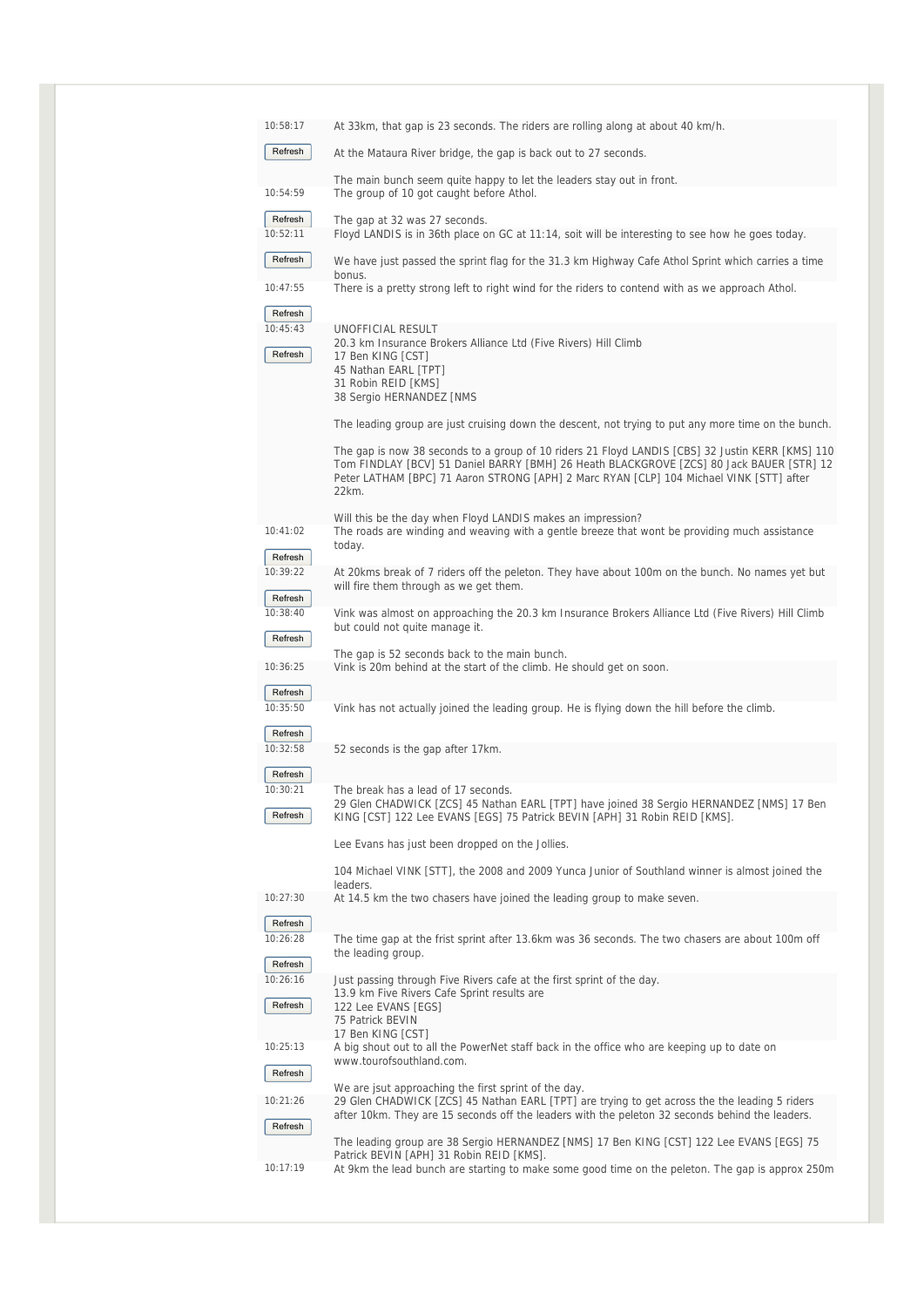| Refresh                        |                                                                                                                                                                                                                                                                                                                                                                                                                                                                                                                                                                                                                                           |
|--------------------------------|-------------------------------------------------------------------------------------------------------------------------------------------------------------------------------------------------------------------------------------------------------------------------------------------------------------------------------------------------------------------------------------------------------------------------------------------------------------------------------------------------------------------------------------------------------------------------------------------------------------------------------------------|
| 10:14:26<br>Refresh            | 100m is the lead with some Subway Avanti riders the the front of a group of 10 trying to get across<br>after 7km.                                                                                                                                                                                                                                                                                                                                                                                                                                                                                                                         |
| 10:14:21                       | This stage requires some team work. There is little shelter on the road from the wind and with a long<br>hill climb at the end riders will need to save their legs.                                                                                                                                                                                                                                                                                                                                                                                                                                                                       |
| Refresh<br>10:11:54            | Six riders have gone off the front after 3 km.                                                                                                                                                                                                                                                                                                                                                                                                                                                                                                                                                                                            |
| Refresh                        | 38 Sergio HERNANDEZ [NMS] 17 Ben KING [CST] 122 Lee EVANS [EGS] 72 Wade MANGHAM [APH]<br>75 Patrick BEVIN [APH].                                                                                                                                                                                                                                                                                                                                                                                                                                                                                                                          |
| 10:08:48                       | A few others are also trying to get across.<br>3 riders making an early break of 100m just a few kms out of town. The riders are                                                                                                                                                                                                                                                                                                                                                                                                                                                                                                          |
| Refresh<br>10:08:24            | 38 Sergio HERNANDEZ [NMS]<br>17 Ben KING [CST] and 110 Tom FINDLAY [BCV]<br>A good morning to Rob McMurdo and all the staff at Wensleys AvantPlus in Tay Street, Invercargill.                                                                                                                                                                                                                                                                                                                                                                                                                                                            |
| Refresh                        | <b>Wensleys Avanti Plus</b> are sponsoring the Teams Classification in the 2009 PowerNet Tour of<br>Southland.                                                                                                                                                                                                                                                                                                                                                                                                                                                                                                                            |
|                                | Rachael Neutze had a small problem with her back wheel on Tuesday and so I told her to go along to<br>Wensleys Avanti Plus and get it sorted. Rachael told me that that the guys provided her with great<br>service along with a smile.                                                                                                                                                                                                                                                                                                                                                                                                   |
|                                | I had a few people ringing me in the office at PowerNet over the last couple of days asking me how<br>things were going and I told them to check the commentary on www.tourofsouthland.com to find out<br>like I had to!                                                                                                                                                                                                                                                                                                                                                                                                                  |
|                                | Rachael did a great job over the last couple of days and has also put her hand up to operate the<br>VeloResults Timing application at the Oceania Track Championships next week in Invercargill at the<br>ILT Velodrome.                                                                                                                                                                                                                                                                                                                                                                                                                  |
| 10:06:36                       | Both Rachael and I will be doing the commentary today.<br>Will today be the day for Yates or will we see Floyd Landis up the front?                                                                                                                                                                                                                                                                                                                                                                                                                                                                                                       |
| Refresh<br>10:04:03<br>Refresh | Good morning from a sunny and windy Lumsden for the start of stage 6 of the 2009 PowerNet Tour<br>of Southland.                                                                                                                                                                                                                                                                                                                                                                                                                                                                                                                           |
|                                | It seems that all of the Lumsden schools are out waving their green PowerNet Tour of Southland<br>flags. Jo Shaw, the PowerNet Communications Coordinator, will be very pleased!                                                                                                                                                                                                                                                                                                                                                                                                                                                          |
| 09:58:47                       | We are now racing.<br>Jack BAUER is in the <b>PowerNet</b> Tour leader in the Yellow jersey.                                                                                                                                                                                                                                                                                                                                                                                                                                                                                                                                              |
| Refresh                        | Patrick BEVIN is wearing the Green jersey of the Harcourts Sprint Ace                                                                                                                                                                                                                                                                                                                                                                                                                                                                                                                                                                     |
|                                | <b>Tom FINDLAY [BCV]</b> is the <i>Under 23</i> leader with the PSIS Pink jersey.                                                                                                                                                                                                                                                                                                                                                                                                                                                                                                                                                         |
|                                | Ben KING is the leader in the Red and White Polka Dot jersey of the Hydraulink King of the                                                                                                                                                                                                                                                                                                                                                                                                                                                                                                                                                |
| 09:52:52                       | <b>Mountains (KOM)</b><br>Welcome to the LIVE TEXT Commentary for stage 6 in the 53rd PowerNet Tour of Southland.                                                                                                                                                                                                                                                                                                                                                                                                                                                                                                                         |
| Refresh                        | Commentary provided by Tony Corkill (PowerNet) & Rachael Neutze (BikeNZ)<br>This stage is sponsored by The Lion Foundation                                                                                                                                                                                                                                                                                                                                                                                                                                                                                                                |
|                                | Stage 6 is 133.85km. The route is as follows: Lumsden - Athol - Kingston - Frankton -<br>Littles Road - Millbrook - McDonnell Road - Crown Range                                                                                                                                                                                                                                                                                                                                                                                                                                                                                          |
|                                | <b>SPRINTS/KOM Hill Climbs</b><br>13.9km Five Rivers Cafe Sprint<br>20.3km Insurance Brokers Alliance Ltd Hill Climb<br>31.3km Highway Cafe Athol Sprint *Bonus<br>43.2km Macalisters (Garston School) Sprint<br>50.0km Kingston Cafe & Bar (Fairlight) Sprint<br>61.1km Kingston Gas Sprint<br>75.4km Lone Star Restaurant (Queenstown) Halfway Bay Hill Climb<br>101.0km Lion Foundation Frankton Sprint *Bonus<br>102.8km Shotover Garden Centre Frankton Sprint<br>113.0km Shotover Jet(Littles Road) Hill Climb<br>122.6km Limousine Line/Jonathon McNay (Malaghans Road) Sprint<br>132.8km Lion Foundation Crown Range Stage Finish |
|                                | This TEXT COMMENTARY is made possible by the support of following organisations                                                                                                                                                                                                                                                                                                                                                                                                                                                                                                                                                           |